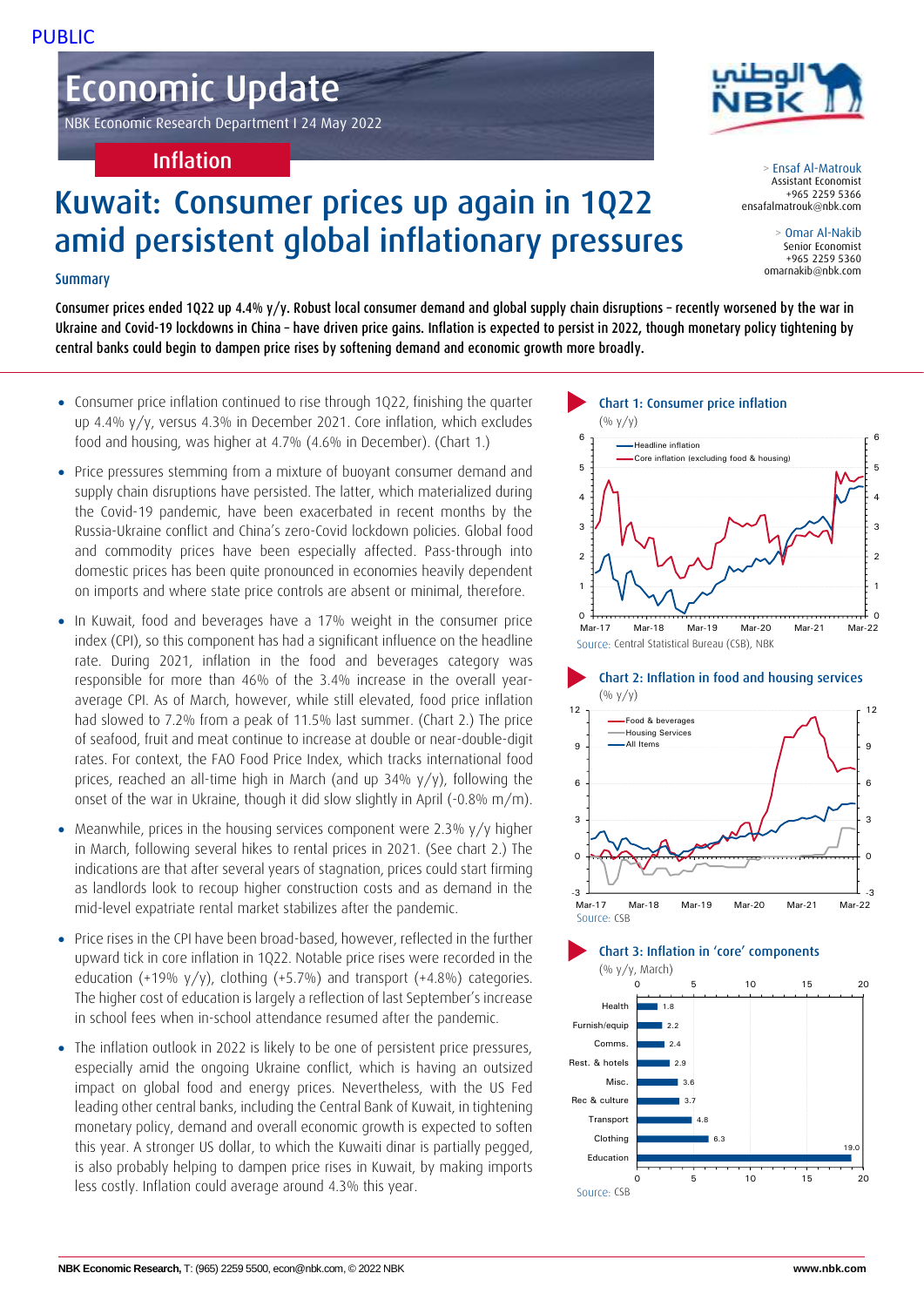

# Table: Consumer price inflation

| <b>CPI</b> components                 | % y/y annual average |        |                | % m/m   |         |         | $%$ y/y |         |  |
|---------------------------------------|----------------------|--------|----------------|---------|---------|---------|---------|---------|--|
|                                       | 2020                 | 2021   | <b>Jan '22</b> | Feb '22 | Mar '22 | Jan '22 | Feb '22 | Mar '22 |  |
| Food & beverages                      | 4.9                  | 9.5    | 0.3            | 0.7     | 0.3     | 7.3     | 7.3     | 7.2     |  |
| Tobacco & cigarettes                  | 2.6                  | 0.6    | 0.0            | 0.0     | 0.0     | 0.0     | 0.0     | 0.0     |  |
| Clothing & footwear                   | 3.8                  | 6.0    | 0.2            | 0.2     | 1.0     | 5.5     | 5.5     | 6.3     |  |
| Housing services                      | $-0.2$               | 0.5    | 0.0            | 0.0     | 0.0     | 2.3     | 2.3     | 2.3     |  |
| Furnishings & household maintenance   | 3.5                  | 3.5    | 0.2            | 0.1     | 0.1     | 2.4     | 2.4     | 2.2     |  |
| Healthcare                            | 1.7                  | 2.2    | 0.0            | 0.0     | 0.2     | 2.0     | 1.9     | 1.8     |  |
| Transportation                        | 2.7                  | 4.4    | 0.1            | 0.2     | 0.6     | 4.6     | 4.8     | 4.8     |  |
| Communication                         | 4.0                  | 4.5    | 0.0            | 0.0     | 0.0     | 2.4     | 2.4     | 2.4     |  |
| Recreation & culture                  | 3.8                  | 6.3    | 0.2            | 0.4     | 0.3     | 3.8     | 3.9     | 3.7     |  |
| Education                             | $-3.5$               | $-5.3$ | 0.0            | 0.0     | 0.0     | 19.0    | 19.0    | 19.0    |  |
| Restaurants & hotels                  | 0.6                  | 0.8    | 0.0            | 0.0     | 0.6     | 2.4     | 2.4     | 2.9     |  |
| Services & miscellaneous goods        | 4.9                  | 4.2    | 0.3            | 0.3     | 0.4     | 3.3     | 3.6     | 3.6     |  |
| <b>General index</b>                  | 2.1                  | 3.4    | 0.1            | 0.2     | 0.2     | 4.3     | 4.4     | 4.4     |  |
| 'Core' index (excl. food and housing) | 2.7                  | 3.4    | 0.1            | 0.2     | 0.3     | 4.5     | 4.7     | 4.7     |  |

Source: Central Statistical Bureau